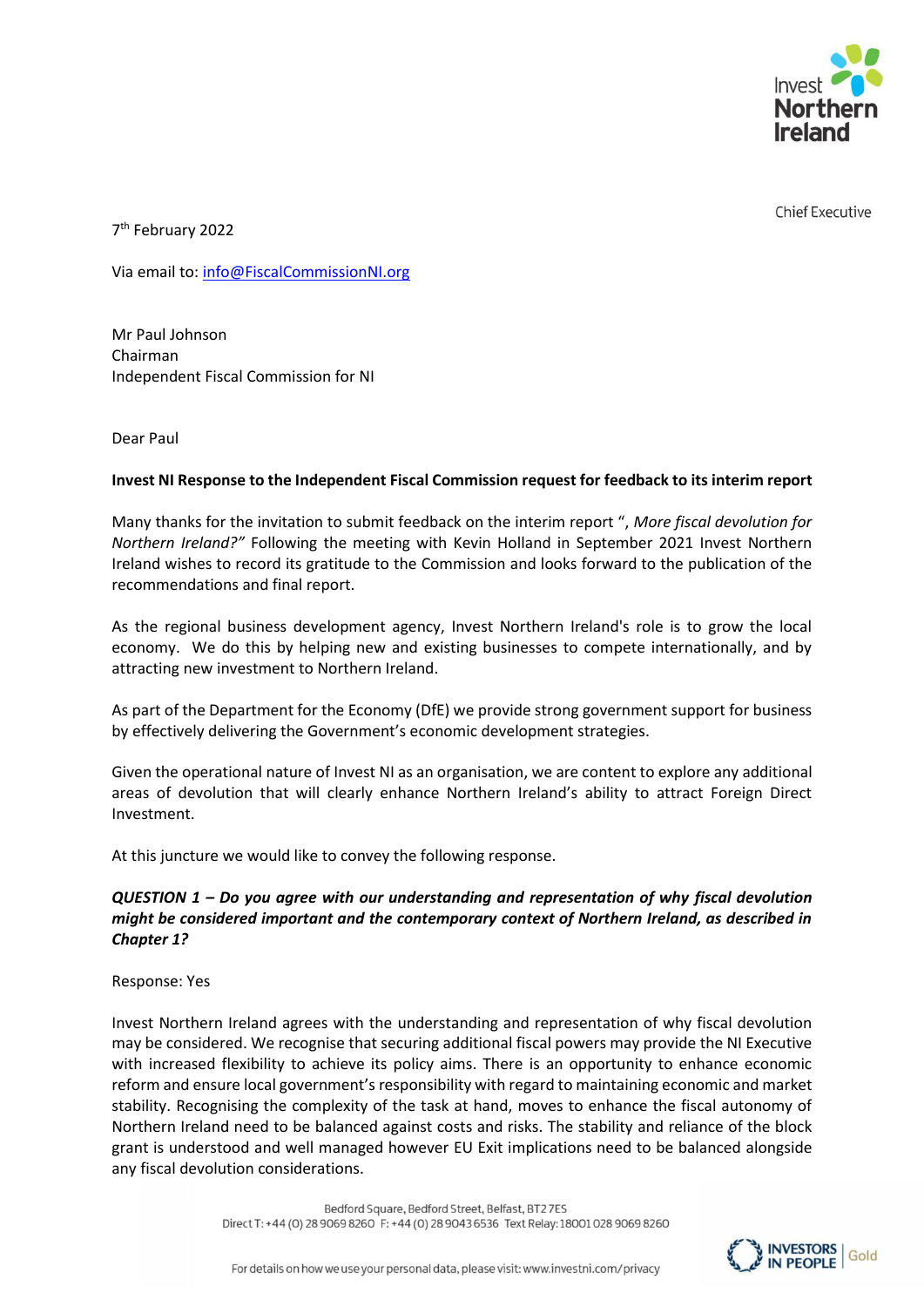

**Chief Executive** 

## *QUESTION 2 - Do you agree with our understanding and our representation of the current Northern Ireland context?*

### Response: Yes

Invest Northern Ireland agrees with the understanding and representation of the current Northern Ireland context. The current economic conditions provide an ever changing landscape of contributing factors that will directly influence potential fiscal devolution decisions. The longstanding economic growth barriers remain, and coupled with short term economic shocks, consideration must be given to the unique socio economic context of NI in order to devise an appropriate and tailored response appropriate for the needs of NI as a whole.

# *QUESTION 3 - Do you agree with our analysis of the suitability or otherwise for devolution of the individual taxes listed in Chapter 4?*

### Response: Yes

Chapter 4 outlines the taxes that are considered to be the strongest candidates for devolution, or sufficiently strong to merit further investigation to confirm suitability for devolution in Northern Ireland, and therefore those taxes that will advance for further consideration. The list includes Air Passenger Duty.

We note **Air Passenger Duty** is regularly and repeatedly identified as one of the key obstacles and challenges NI currently faces and the impact is further exacerbated by the fact that the Republic of Ireland has no equivalent APD on either short haul or long haul flights.

Many stakeholders in NI take the view that, as a peripheral region of the UK sharing an island border with a European Member State, NI suffers significant strategic connectivity deficits which warrant government intervention.

Although long haul Air Passenger Duty (APD) is devolved and not payable on long haul flights from Northern Ireland, it is the view of Invest Northern Ireland that APD is an additional tax that has a particularly detrimental impact on NI passengers, due to our physical remoteness to mainland GB and the lack of an alternative such as road or rail. Northern Ireland's Economy Ministers have been consistent in calling for the UK Government to abolish, or reduce, short haul APD. They have emphasised that this issue needs to be addressed at a national level, and that it would be unfair for the NI Executive to have to fund, from its already limited resources, any reduction in the rate of APD in respect of Northern Ireland.

## *QUESTION 4 - Do you agree with our conclusions regarding the prioritisation of specific taxes to be carried forward for further consideration in the second phase of our work?*

Response: Yes *– However we would like to note the following regarding Corporation Tax.*

Bedford Square, Bedford Street, Belfast, BT27ES Direct T: +44 (0) 28 9069 8260 F: +44 (0) 28 9043 6536 Text Relay: 18001 028 9069 8260